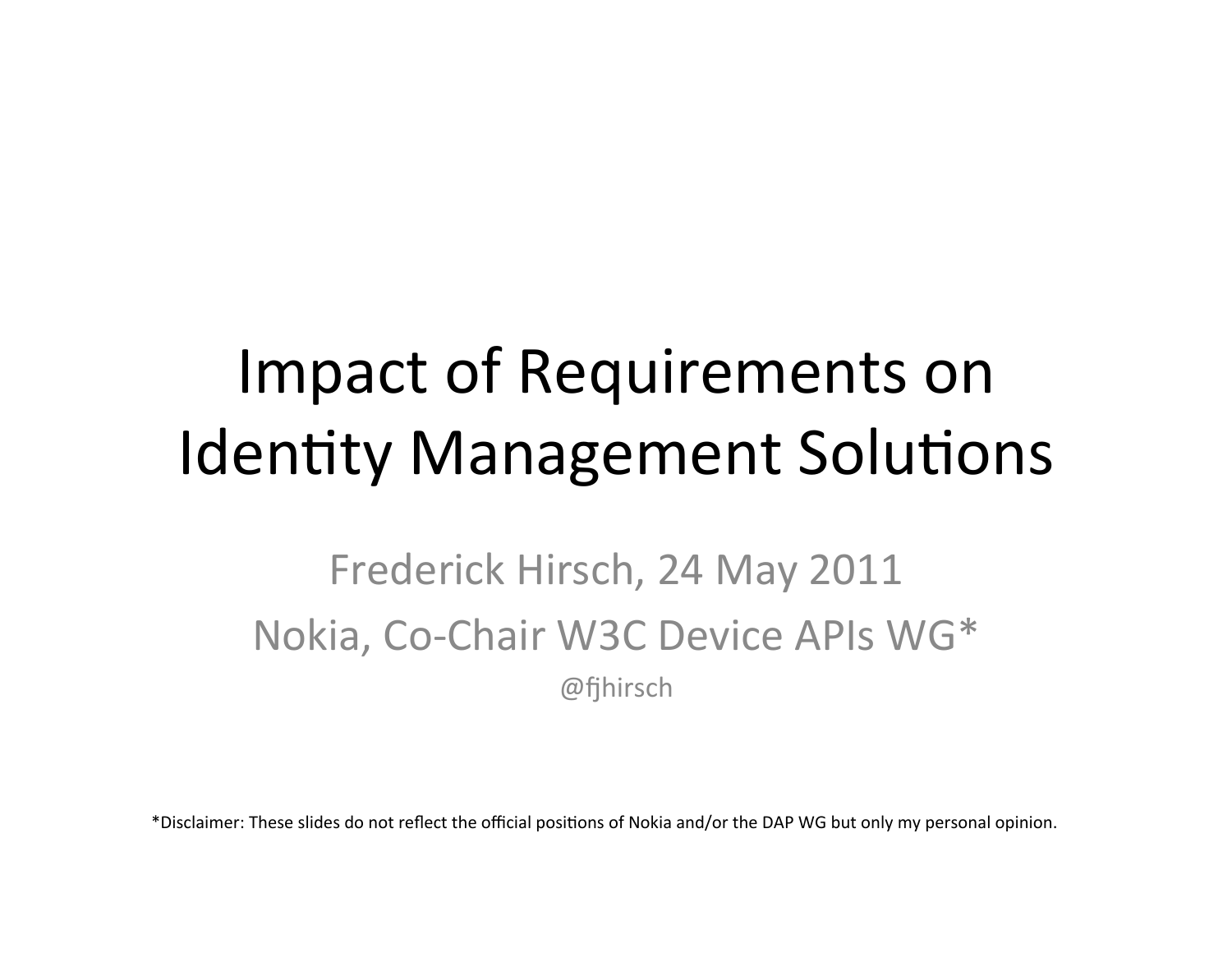## Conceptually simple requirements can have large implications on adoption

- Policy authoring (DAP experience)
- Credential provisioning (PKI etc)
- Discovery and centralized components
- Privacy and Security attacks considered (and not)
	- E.g., correlation among service providers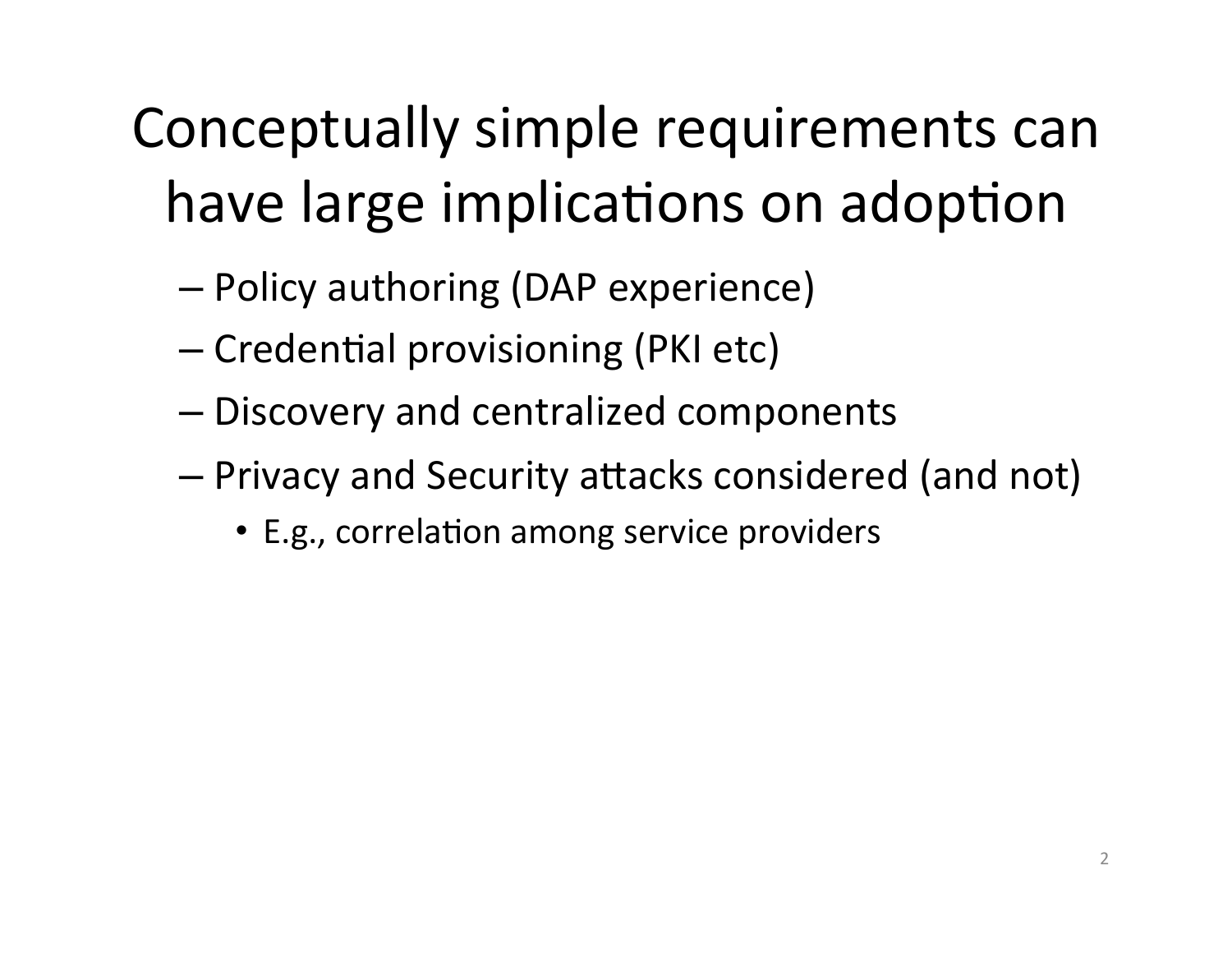# Lessons from Previous Work

- Liberty Alliance ID-FF, ID-WSF
	- Based on combined legal, business and technical requirements; circles of trust
	- ID-FF: Opaque pairwise name identifiers. Web redirection.
	- $-$  ID-WSF: Discovery Service, Interaction Service.
	- $-$  Controlled attribute exchange
- Cardspace/Infocard'
	- User interface approach toward sharing information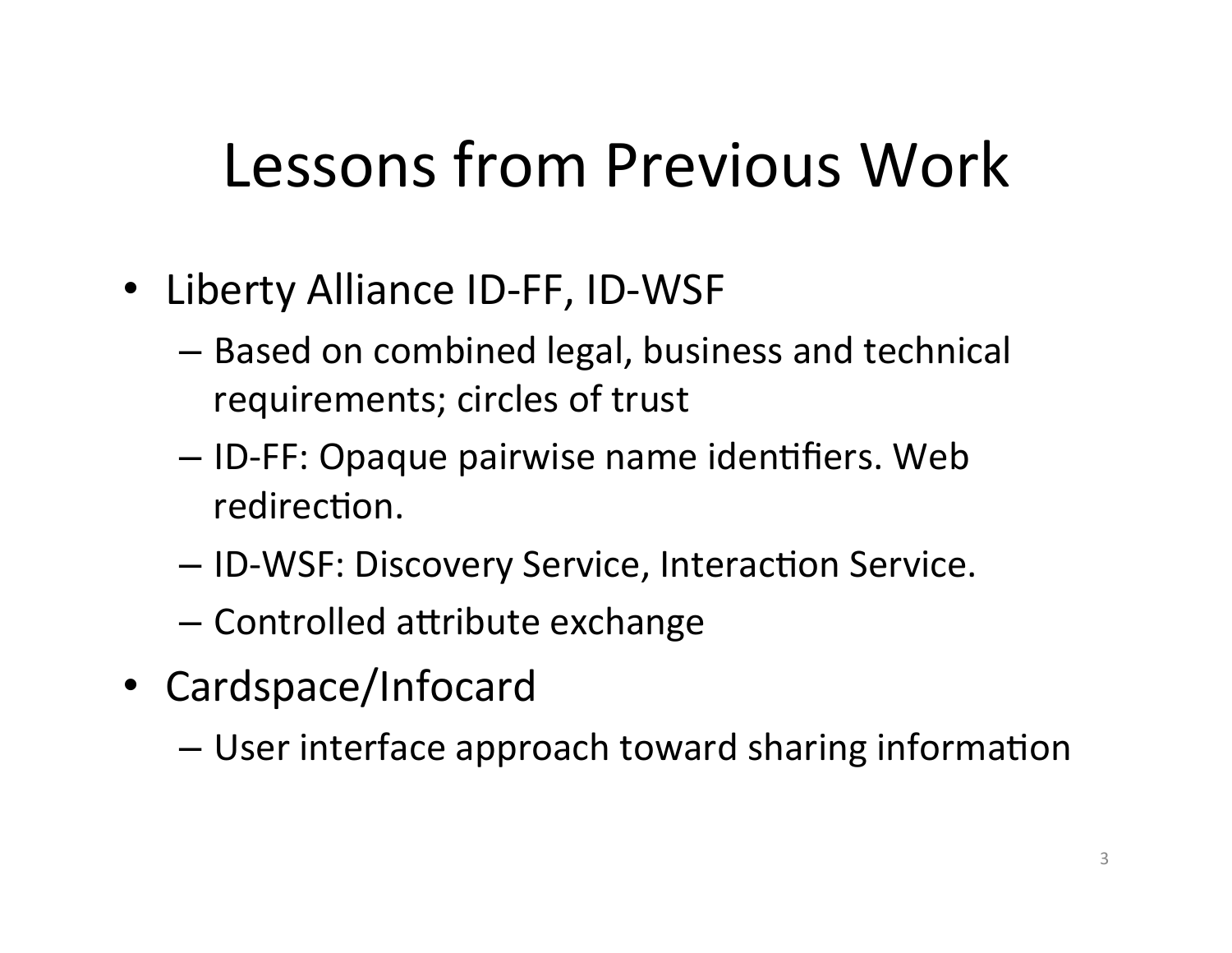# General Requirements\*

- Implemented universally, e.g. applicable to all browsers and web clients,
- Usability, including ease of discovery and use,
- User's choice should be persistent,
- Solution should be effective and enforceable;
- Applicable to variety of services.

\*FTC DNT requirements Referenced in Adobe position paper, MeMe Jacobs Rasmussen, http://www.w3.org/2011/track-privacy/papers/adobe.pdf"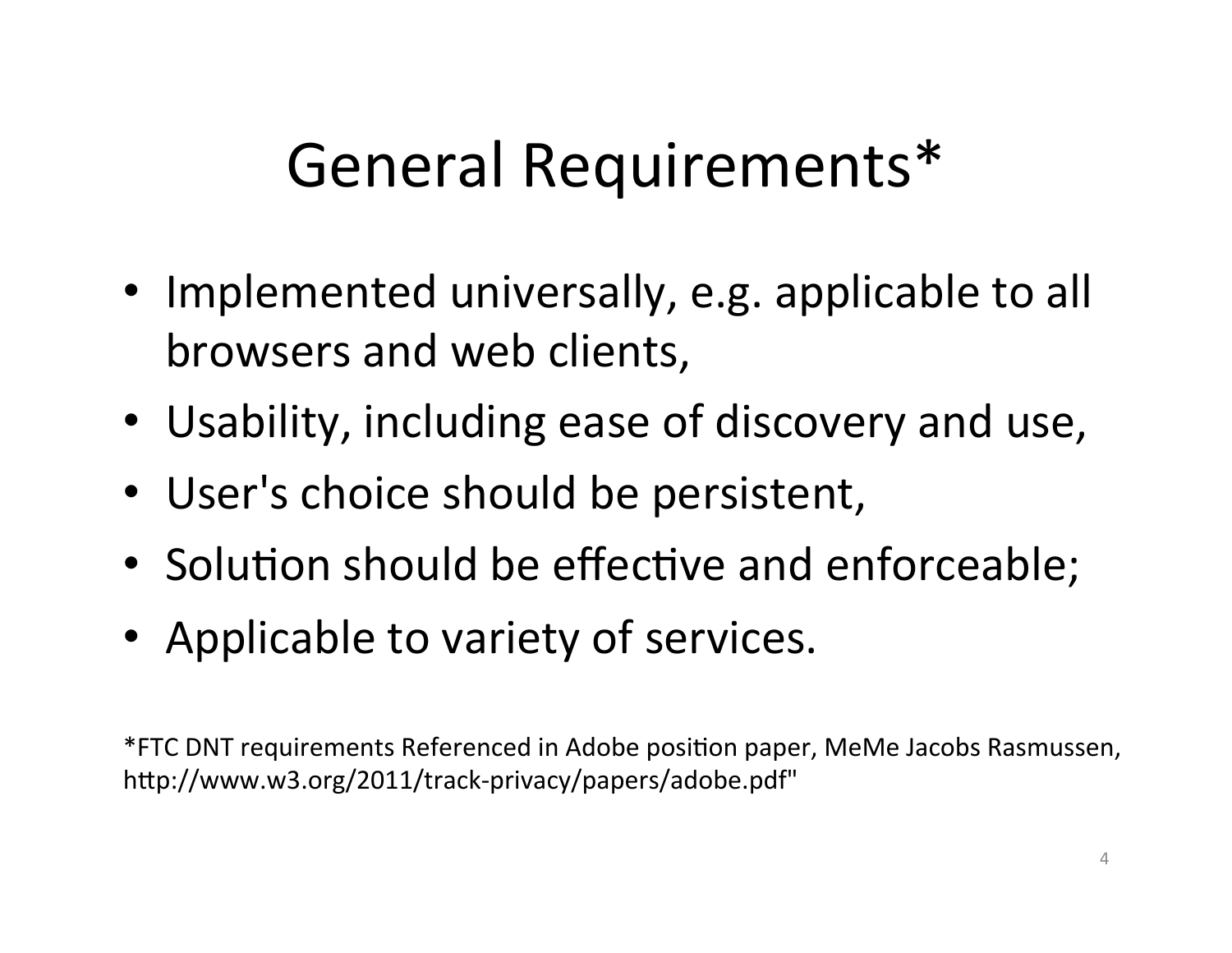# **Additional Requirements**

- Business Requirements
	- Incremental adoption, incentives for all stakeholders, time to market
	- Combination of technical and non-technical solution
- General Technical Requirements

- Security, privacy, interop, scale

- Privacy by Design (and by default)
- · Distributed system, no centralized control?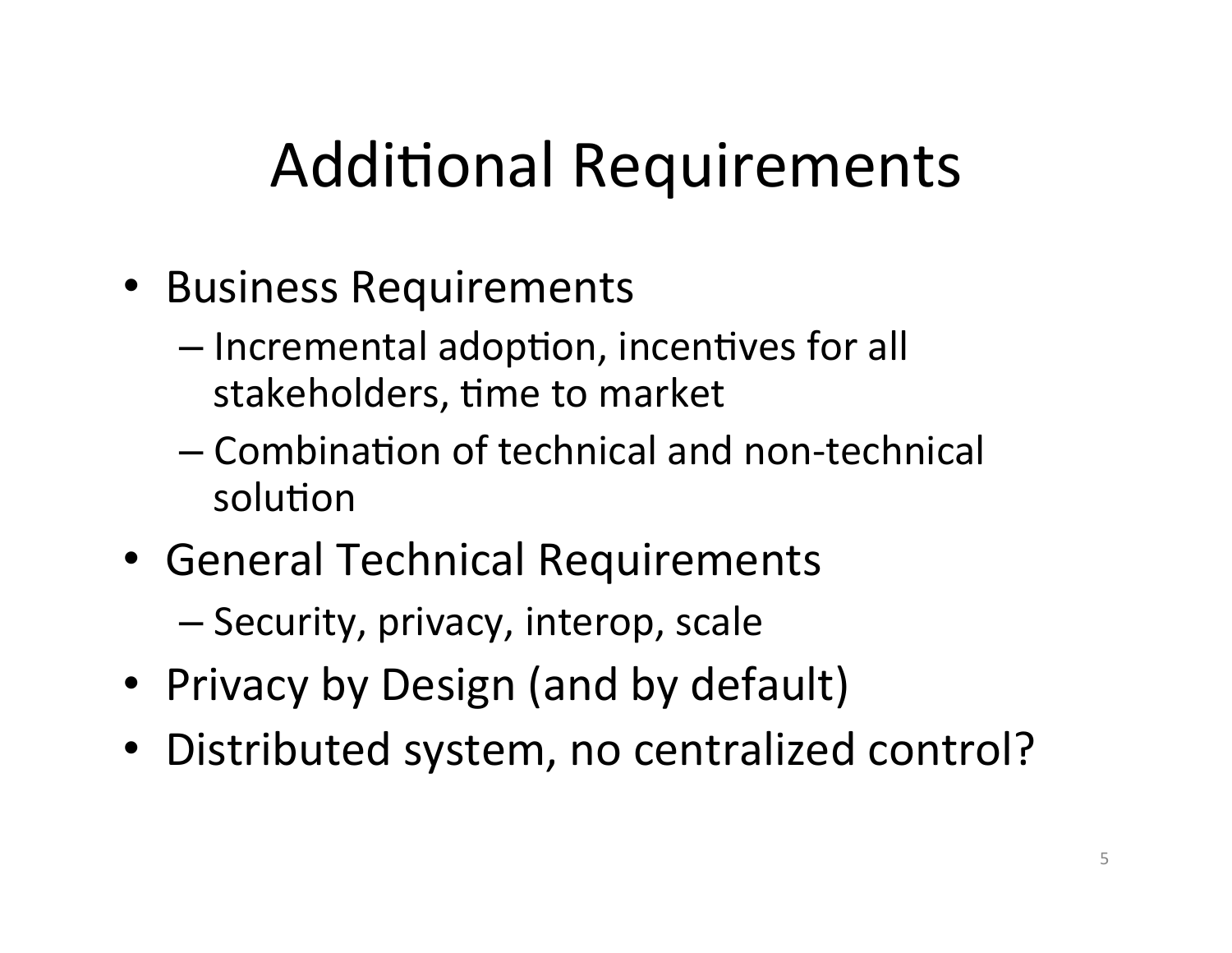#### See also

- http://www.w3.org/2011/identity-ws/papers/ idbrowser2011\_submission\_31.html
- http://www.projectliberty.org/
- http://www.identityblog.com/stories/2004/12/09/ thelaws.html''
- http://www.w3.org/2011/track-privacy/
- http://www.w3.org/2009/dap/